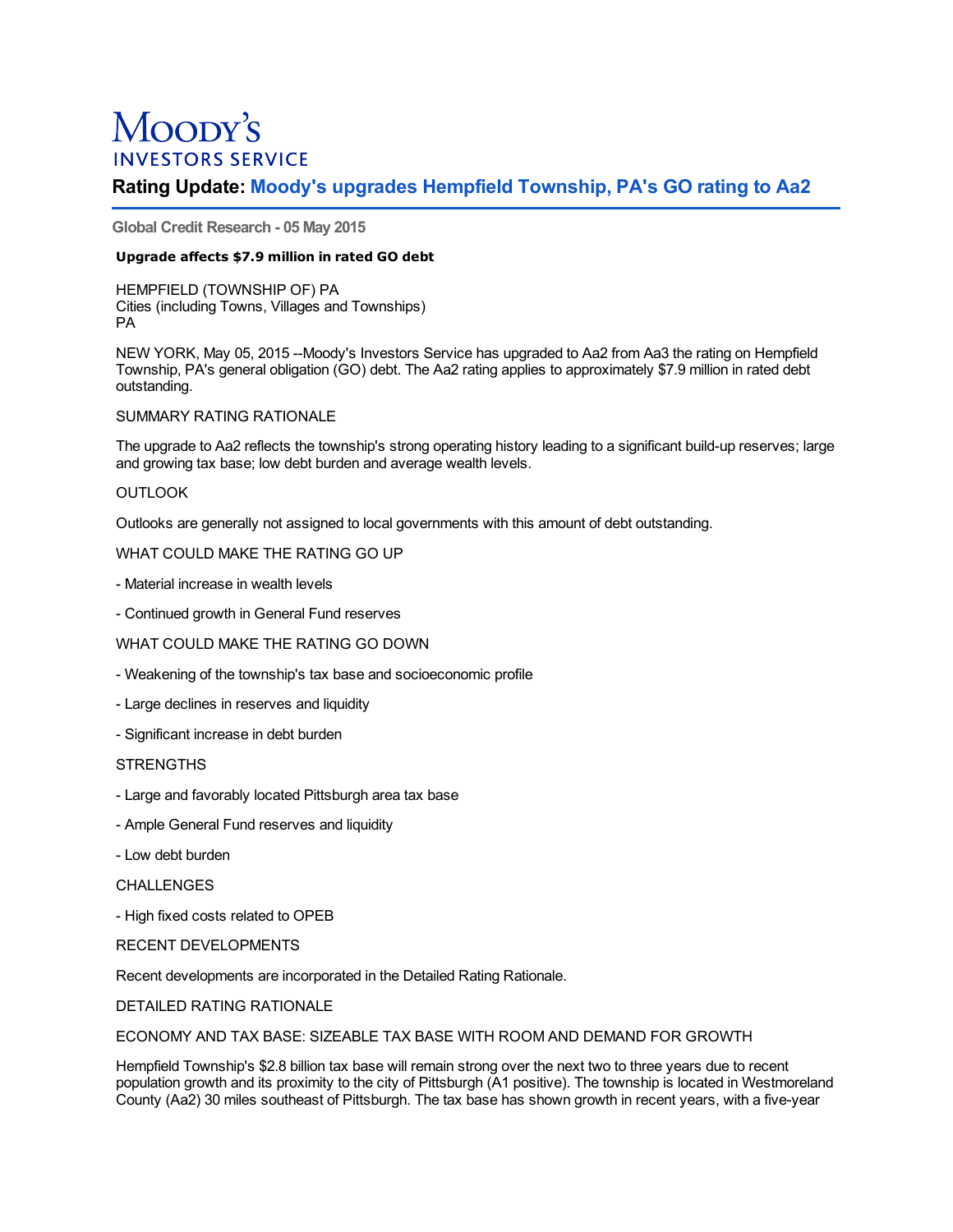compound annual increase of 3.3%. Growth in the tax base can be attributed to its proximity to Pittsburgh, which is easily accessible given various major highways nearby the township. The township has also developed interest given its relatively low property tax rate, which has not been increased in over 20 years, and relatively low cost of living. As a result, population has seen modest increases over the past decade and median family income has risen to 111% of the nation, up from 99% in 1990. Management anticipates modest future growth in the tax base, and reported interest in various commercial development projects in the medium term.

#### FINANCIAL OPERATIONS AND RESERVES: RISING INCOME TAXES AND CONSERVATIVE BUDGETING BOLSTER RESERVES

The township's financial position will remain strong over the next two to three years given conservative budgeting and rising income tax revenues. The township has recorded six straight operating surpluses, which has resulted in fund balance more than doubling from 2008 levels. This positive performance has been driven by increased income tax revenues, which have grown with the uptick in economic development within the township. It is also a product of Act 32, a Pennsylvania (Aa3 stable) state law which has led to better tax collection procedures and enabled the discovery of previously unpaid income taxes. While income taxes can sometimes be volatile in nature, we expect the township's substantial tax base to remain a reliable source of income tax revenues going forward.

In 2013, the township ran its sixth consecutive surplus, and saw fund balance rise to \$5.8 million, or a substantial 48% of General Fund revenues. The surplus can be attributed to rising income tax revenues, which have grown 44% from 2010. In 2013, income taxes were \$3.6 million, or 30% of revenues. Property taxes remained flat at \$1.5 million, or 13% of revenues, as the township has not needed to raise the millage to generate new revenues in over 20 years.

In 2014, based on preliminary management estimates, fund balance rose to approximately \$6.2 million, indicating another year of surplus. In 2015, the township is planning a road construction project that will cost approximately \$1.7 million, of which \$1.2 million will be paid from the liquid fuels fund, leaving only \$500,000 to be paid from the General Fund. Management expects reserve levels to remain at current levels going forward, and show modest growth given continued income tax growth and conservative budgeting practices.

#### Liquidity

The township's cash position in fiscal 2013 is substantial at \$6.8 million, or a very strong 56% of revenues, and has risen 70% from 2008. Going forward, the township has a plan to transfer some of these funds into various reserves. Management is aiming to put around \$2 million into an operating reserve, and maintain this reserve at 25% of revenues going forward. Additionally, management plans to initiate a Capital projects fund with a \$1.3 million transfer and a Fire capital fund with around \$1 million. If the plan goes through, management aims to set up the new funds with the ability to pay for future debt service.

## DEBT AND PENSIONS: MINIMAL DEBT AND PENSION BURDENS; ELEVATED OPEB

The township has a minimal debt burden, which should remain low given limited future borrowing plans. At the close of fiscal 2013, the township had \$9 million in unrated GOULT debt and \$12.9 million in township-guaranteed revenue debt of the Hempfield Township Municipal Authority, \$7.9 million of which is rated. With this guaranteed debt, the township's debt burden is a manageable 0.9% of full value. The township's debt service costs were also manageable at 7.5% of expenses in fiscal 2013. However, if the approximately \$2 million in guaranteed authority debt service is added in, debt service rises to an elevated 25% of expenditures. The township has not yet been called to pay this debt service, and given the relatively strong position of the authority, and its ability to raise sewer rates, we do not expect the township will become liable for these payments going forward.

In 2013, the authority had \$3.1 million in cash, or a healthy 231 days cash on hand. Senior lien coverage on the authority's revenues bonds was also strong at 1.34x, although total coverage fell to 0.98x in 2013 when subordinate loans are included. While the authority could present a future drain on resources, its current position is strong and not pressuring the township's finances. Going forward, the authority does not have a rate increase planned, but expects increased revenues from new customers as the township continues to grow.

## Debt Structure

Currently, all of the township's debt is fixed rate. In 2019, one \$5 million note converts to variable rate, with interest paid at .85% of One Month Libor plus 200 basis points with a max interest rate of 4.75% through 2030.

#### Debt-Related Derivatives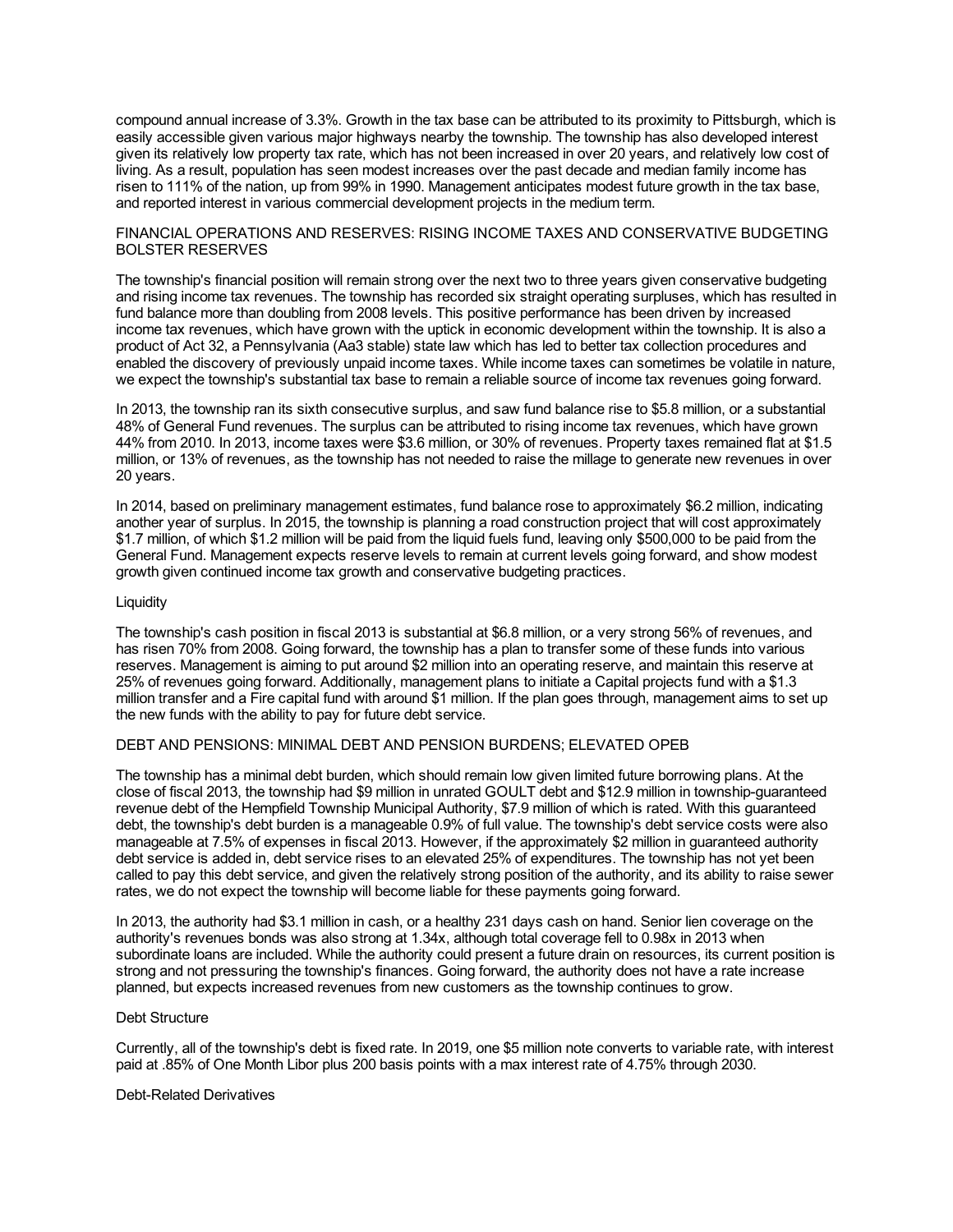The township is not party to any interest rate swaps or other derivatives.

#### Pensions and OPEB

Hempfield's pension burden is manageable. The township maintains one single employer defined benefit pension plan. In 2013, the township contributed \$442,000 to the plan, or a modest 3.8% of expenses. When looking at Moody's adjusted net pension liability (ANPL), under our methodology for adjusting reported pension data, the township's pension burden is a modest \$6.7 million or 0.54 times 2013 operating revenues and 0.3% of full value. Moody's uses the ANPL to improve comparability of reported pension liabilities. The adjustments are not intended to replace the township's reported liability information, but to improve comparability with other rated entities. The township's OPEB liability, however, is elevated. In 2013, the township made \$1.1 million in OPEB contributions, which accounted for an above average 10% of expenses.

## MANAGEMENT AND GOVERNANCE: HISTORY OF CONSERVATIVE BUDGETING AND COST CONTROL

The township's management has contributed to its financial strength through conservative budgeting and discipline by department heads in controlling expenditures. Management is also conservatively managing its reserve positions, and expects to keep 25% of revenues in an operating reserve going forward. Additionally, management has taken steps to minimize its fixed costs. Going forward, new employees will be ineligible for OPEB, and new non-union employees will be enrolled in defined contribution pension plans.

Pennsylvania cities (including towns, villages, and townships) have an institutional framework score of Aa, or strong. Cities enjoy the authority to adjust the property tax millage without limitation. While many cities rely on economically sensitive revenues such as income taxes, they have the authority to increase property taxes to offset any declines in these revenues. Organized labor does have a strong presence in the state, and state labor law gives bargaining groups significant leeway to seek arbitration. Most cities have been challenged to control and predict labor costs.

#### KEY STATISTICS

- Full Value: \$2.8 billion
- Full value per capita: \$65,391
- Median family income as % of US: 111%
- 2013 General fund balance as a % of revenues: 48%
- 5-year dollar change in fund balance as a % of revenues: 28%
- Cash balance as a % of revenue: 56%
- 5-year dollar change in cash as a % of revenues: 23%
- Institutional Framework (PA cities): Aa
- 5-year average of operating revenues/operating expenditures: 1.05x
- Net direct debt/full value: 0.4%
- Net direct debt/operating revenues: 0.74x
- 3-year average Moody's ANPL/Full Value: 0.17%
- 3-year average Moody's ANPL/operating revenues: 0.38x

#### OBLIGOR PROFILE

Hempfield township is located in Westmoreland County about 30 miles southeast of Pittsburgh. The township has a population of 43,200.

#### LEGAL SECURITY

Debt service on the rated debt is secured by the township's general obligation unlimited ad valorem tax pledge.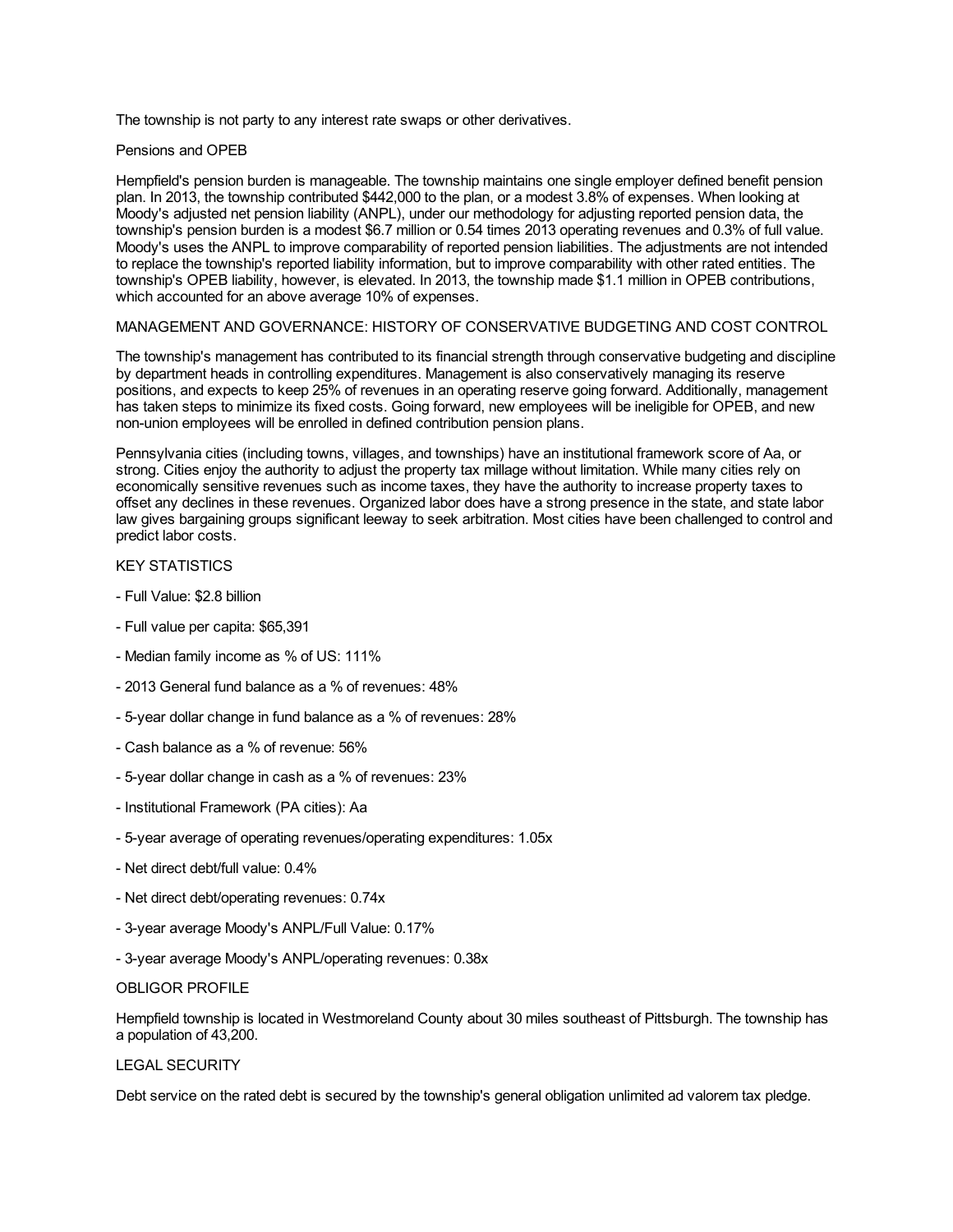## USE OF PROCEEDS

#### Not applicable.

#### PRINCIPAL METHODOLOGY

The principal methodology used in this rating was US Local Government General Obligation Debt published in January 2014. Please see the Credit Policy page on www.moodys.com for a copy of this methodology.

## REGULATORY DISCLOSURES

For ratings issued on a program, series or category/class of debt, this announcement provides certain regulatory disclosures in relation to each rating of a subsequently issued bond or note of the same series or category/class of debt or pursuant to a program for which the ratings are derived exclusively from existing ratings in accordance with Moody's rating practices. For ratings issued on a support provider, this announcement provides certain regulatory disclosures in relation to the rating action on the support provider and in relation to each particular rating action for securities that derive their credit ratings from the support provider's credit rating. For provisional ratings, this announcement provides certain regulatory disclosures in relation to the provisional rating assigned, and in relation to a definitive rating that may be assigned subsequent to the final issuance of the debt, in each case where the transaction structure and terms have not changed prior to the assignment of the definitive rating in a manner that would have affected the rating. For further information please see the ratings tab on the issuer/entity page for the respective issuer on www.moodys.com.

Regulatory disclosures contained in this press release apply to the credit rating and, if applicable, the related rating outlook or rating review.

Please see www.moodys.com for any updates on changes to the lead rating analyst and to the Moody's legal entity that has issued the rating.

Please see the ratings tab on the issuer/entity page on www.moodys.com for additional regulatory disclosures for each credit rating.

#### **Analysts**

Alexandro Ferrera Lead Analyst Public Finance Group Moody's Investors Service

Chandra Ghosal Additional Contact Public Finance Group Moody's Investors Service

Geordie Thompson Additional Contact Public Finance Group Moody's Investors Service

#### **Contacts**

Journalists: (212) 553-0376 Research Clients: (212) 553-1653

Moody's Investors Service, Inc. 250 Greenwich Street New York, NY 10007 USA

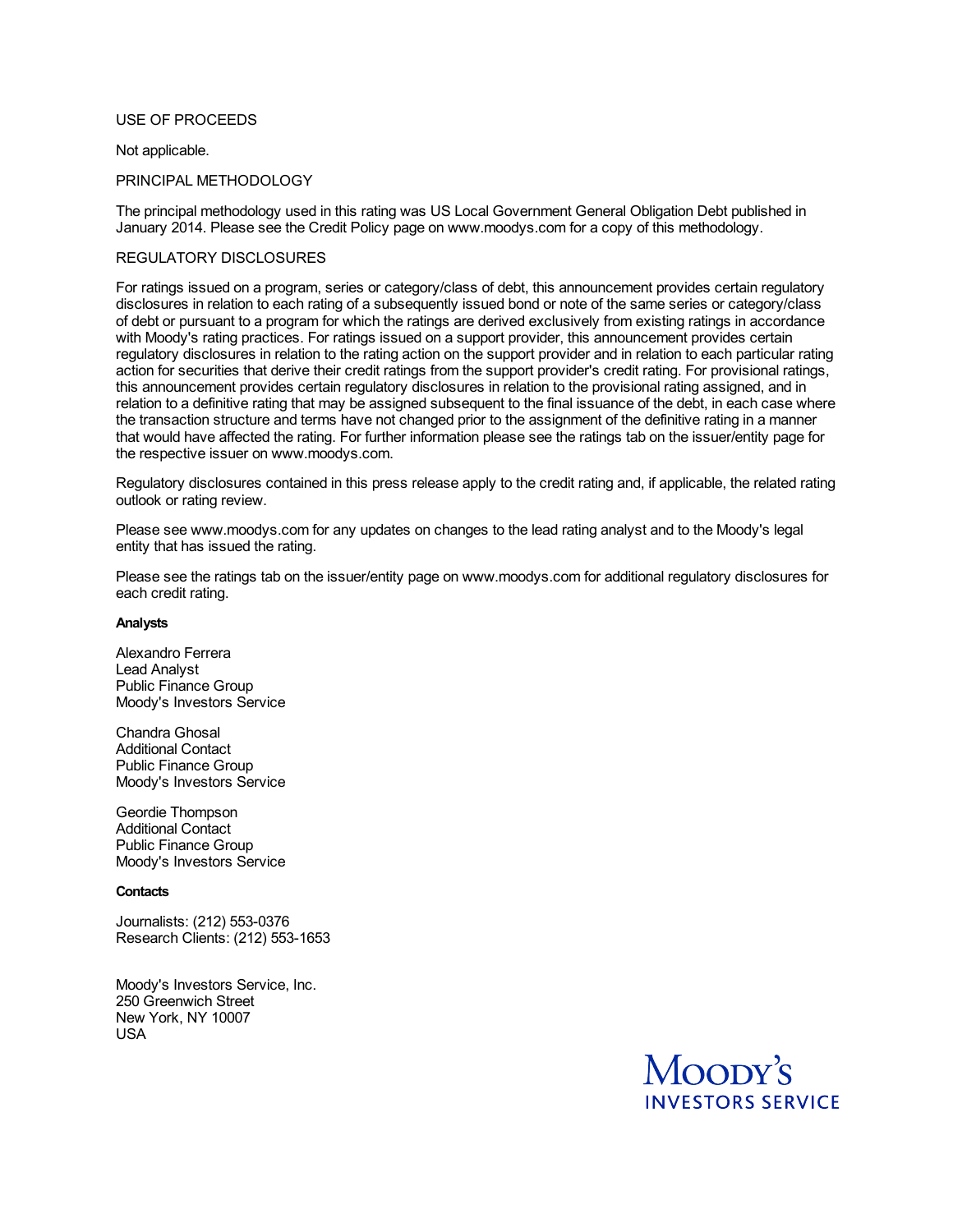© 2015 Moody's Corporation, Moody's Investors Service, Inc., Moody's Analytics, Inc. and/or their licensors and affiliates (collectively, "MOODY'S"). All rights reserved.

CREDIT RATINGS ISSUED BY MOODY'S INVESTORS SERVICE, INC. AND ITS RATINGS AFFILIATES ("MIS") ARE MOODY'S CURRENT OPINIONS OF THE RELATIVE FUTURE CREDIT RISK OF ENTITIES, CREDIT COMMITMENTS, OR DEBT OR DEBT-LIKE SECURITIES, AND CREDIT RATINGS AND RESEARCH PUBLICATIONS PUBLISHED BY MOODY'S ("MOODY'S PUBLICATIONS") MAY INCLUDE MOODY'S CURRENT OPINIONS OF THE RELATIVE FUTURE CREDIT RISK OF ENTITIES, CREDIT COMMITMENTS, OR DEBT OR DEBT-LIKE SECURITIES. MOODY'S DEFINES CREDIT RISK AS THE RISK THAT AN ENTITY MAY NOT MEET ITS CONTRACTUAL, FINANCIAL OBLIGATIONS AS THEY COME DUE AND ANY ESTIMATED FINANCIAL LOSS IN THE EVENT OF DEFAULT. CREDIT RATINGS DO NOT ADDRESS ANY OTHER RISK, INCLUDING BUT NOT LIMITED TO: LIQUIDITY RISK, MARKET VALUE RISK, OR PRICE VOLATILITY. CREDIT RATINGS AND MOODY'S OPINIONS INCLUDED IN MOODY'S PUBLICATIONS ARE NOT STATEMENTS OF CURRENT OR HISTORICAL FACT. MOODY'S PUBLICATIONS MAY ALSO INCLUDE QUANTITATIVE MODEL-BASED ESTIMATES OF CREDIT RISK AND RELATED OPINIONS OR COMMENTARY PUBLISHED BY MOODY'S ANALYTICS, INC. CREDIT RATINGS AND MOODY'S PUBLICATIONS DO NOT CONSTITUTE OR PROVIDE INVESTMENT OR FINANCIAL ADVICE, AND CREDIT RATINGS AND MOODY'S PUBLICATIONS ARE NOT AND DO NOT PROVIDE RECOMMENDATIONS TO PURCHASE, SELL, OR HOLD PARTICULAR SECURITIES. NEITHER CREDIT RATINGS NOR MOODY'S PUBLICATIONS COMMENT ON THE SUITABILITY OF AN INVESTMENT FOR ANY PARTICULAR INVESTOR. MOODY'S ISSUES ITS CREDIT RATINGS AND PUBLISHES MOODY'S PUBLICATIONS WITH THE EXPECTATION AND UNDERSTANDING THAT EACH INVESTOR WILL, WITH DUE CARE, MAKE ITS OWN STUDY AND EVALUATION OF EACH SECURITY THAT IS UNDER CONSIDERATION FOR PURCHASE, HOLDING, OR SALE.

MOODY'S CREDIT RATINGS AND MOODY'S PUBLICATIONS ARE NOT INTENDED FOR USE BY RETAIL INVESTORS AND IT WOULD BE RECKLESS FOR RETAIL INVESTORS TO CONSIDER MOODY'S CREDIT RATINGS OR MOODY'S PUBLICATIONS IN MAKING ANY INVESTMENT DECISION. IF IN DOUBT YOU SHOULD CONTACT YOUR FINANCIAL OR OTHER PROFESSIONAL ADVISER.

ALL INFORMATION CONTAINED HEREIN IS PROTECTED BY LAW, INCLUDING BUT NOT LIMITED TO, COPYRIGHT LAW, AND NONE OF SUCH INFORMATION MAY BE COPIED OR OTHERWISE REPRODUCED, REPACKAGED, FURTHER TRANSMITTED, TRANSFERRED, DISSEMINATED, REDISTRIBUTED OR RESOLD, OR STORED FOR SUBSEQUENT USE FOR ANY SUCH PURPOSE, IN WHOLE OR IN PART, IN ANY FORM OR MANNER OR BY ANY MEANS WHATSOEVER, BY ANY PERSON WITHOUT MOODY'S PRIOR WRITTEN CONSENT.

All information contained herein is obtained by MOODY'S from sources believed by it to be accurate and reliable. Because of the possibility of human or mechanical error as well as other factors, however, all information contained herein is provided "AS IS" without warranty of any kind. MOODY'S adopts all necessary measures so that the information it uses in assigning a credit rating is of sufficient quality and from sources MOODY'S considers to be reliable including, when appropriate, independent third-party sources. However, MOODY'S is not an auditor and cannot in every instance independently verify or validate information received in the rating process or in preparing the Moody's Publications.

To the extent permitted by law, MOODY'S and its directors, officers, employees, agents, representatives, licensors and suppliers disclaim liability to any person or entity for any indirect, special, consequential, or incidental losses or damages whatsoever arising from or in connection with the information contained herein or the use of or inability to use any such information, even if MOODY'S or any of its directors, officers, employees, agents, representatives, licensors or suppliers is advised in advance of the possibility of such losses or damages, including but not limited to: (a) any loss of present or prospective profits or (b) any loss or damage arising where the relevant financial instrument is not the subject of a particular credit rating assigned by MOODY'S.

To the extent permitted by law, MOODY'S and its directors, officers, employees, agents, representatives, licensors and suppliers disclaim liability for any direct or compensatory losses or damages caused to any person or entity, including but not limited to by any negligence (but excluding fraud, willful misconduct or any other type of liability that, for the avoidance of doubt, by law cannot be excluded) on the part of, or any contingency within or beyond the control of, MOODY'S or any of its directors, officers, employees, agents, representatives, licensors or suppliers, arising from or in connection with the information contained herein or the use of or inability to use any such information.